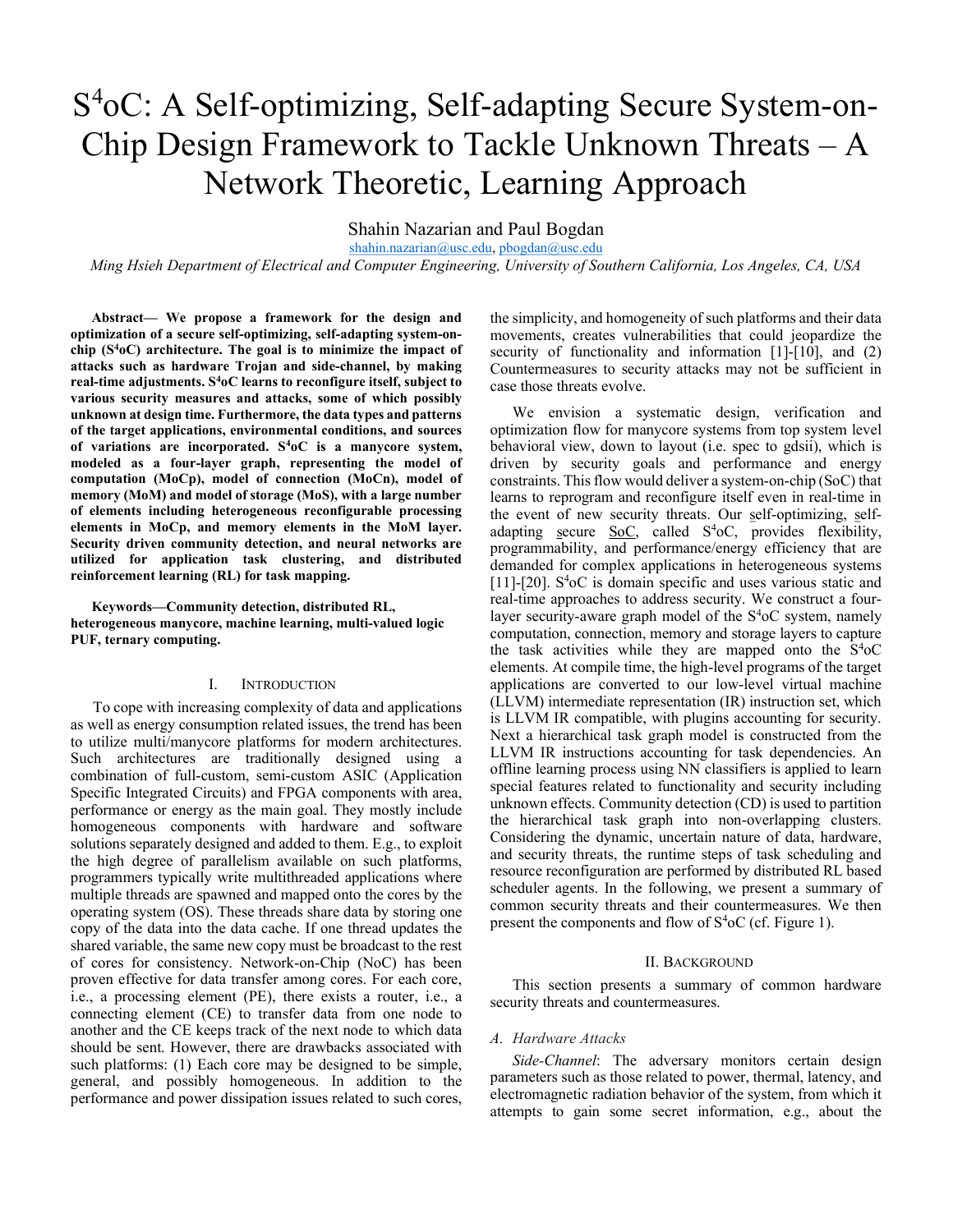implementation of the system (such as the CNN model [9]) or certain private keys. It closely observes the primary and sidechannel outputs and examines the variations in the side-channel and primary inputs. It aims to correlate those inputs and outputs to be able to derive the secret information [1]-[10]. Due to implicit and at times unknown nature of side-channel attacks, they are extremely efficient in evading present-day hardware security techniques.

Hardware Trojan: Malicious modifications to an existing circuit with the goal of changing or controlling the functionality of the circuit, stealing its secret information, degrading its reliability, performance, etc., or result in denial-of-service [20]- [32]. They may be added to the circuits during any phase of the design cycle, including fabrication, or earlier, by manipulating the RTL code or modifying the macros during RTL design and synthesis. Also, EDA tools may contain malicious code that collects secretive data in IPs (Intellectual Properties).

IP Piracy: Any illegal form of using an IP, IC or SoC. Including stealing and claiming ownership [33]-[36]. It typically manifests itself in the form of overbuilding and illegally selling an IP. The malicious foundry can overbuild ICs without the consent of the designer and sell the excess ICs in the gray market. Counterfeiting is another form of attack where the attackers illegally imitate the original design.

Reverse Engineering: A process which aims at identifying and understanding the design, functionality and structure of the integrated circuit [37]-[42]. Reverse engineering of integrated circuits has been a common practice in design verification and commercial piracy investigation. However, the technique can be misused by the adversary for the purpose of stealing and even pirating the design. For instance, starting from the design layout, the adversary can obtain the transistor level netlist and ultimately the gate level netlist. They can therefore use the netlist to build their own circuit or sell the stolen design illegally. In case of an unknown module, the functionality can be identified based on Boolean satisfiability checks or behavioral comparison to known components.

## B. Countermeasures

The following is a brief overview of the solutions that may address one or more of the security threats.

Physical Unclonable Functions: Cost-efficient cryptographic primitives that exploit the sources of variations in the chip components (e.g., the SRAM modules). PUFs generate random values that would be unpredictable even for an attacker with physical access to the system. Among the sources of variation, environmental factors such as temperature, supply voltage and electromagnetic interference, as well as circuit aging impacts the quality of PUFs. It is therefore crucial for a PUF to be different among different circuits while remaining robustly unchanged on the same circuit [43]-[49]. In [48] a PUF for reconfigurable circuits is presented that can be embedded into the design's HDL.

Metering: A set of security mechanisms and protocols to provide designers with post fabrication capability of tracking their design, by monitoring the number of produced ICs, their properties and possibly even controlling them remotely [50]-

[59]. Some of the metering techniques are based on PUFs. Metering can be classified into active and passive techniques. Passive methods could be looked at as indenting of serial numbers on each device physically. Active metering equips the designer with not only product identification, but also control.

Multi-Valued Numeral Systems: To make it computationally expensive for the adversary to identify private keys by computing in non-binary or mixed-radix. Prior work has shown how a mixed binary and ternary computing can be used to enhance security, e.g., in enhancing the security of cryptography calculations [60]-[68]. Mixed radix is also capable of enhancing the performance. A core may perform computation based on a hybrid binary, ternary, quaternary and multi-radix number systems, to explore the security vs. energy/performance tradeoffs.

Logic Encryption and Obfuscation: Based on adding extra circuitry to hide the functionality of the design. Adversary would need a valid key to be able to unlock the circuit for normal operation. Therefore, the goal of logic locking is to make it impossible for the attacker to identify the keys. The extra logic would then help in encrypting the original design. The key inputs are stored in an on-chip tamper-proof memory. The additional logic which is added to the original circuit may consist of logic gates, multiplexers, lookup tables, or their combinations [69]-[82]. Designers provide the secret keys post fabrication, which means attackers cannot easily derive information about the circuit through brute force attacks because in the absence of the keys, the design produces wrong results. The intentional obscuring of the design used for securing sequential circuits is typically referred to as the logic obfuscation [83]-[88]. State obfuscation can protect ICs against hardware trojans, reverse engineering and piracy.

Watermarking: The process of embedding certain information such as a signature into the design to be able to later trace its ownership and deter infringements [89]-[95]. Differently from hardware metering that aims for a unique tag for every chip, watermarking seeks to assign the same tag to all the chips produced from a specific design. Watermarks can be embedded in the sequential part of the IP by adding additional stages and transitions in the FSM, or by adding some special constraints at the various synthesis stages of the ASIC and FPGA design flows. Watermarking should not affect the actual functionality of the IP. Furthermore, copying or removing it should not be straightforward. Although IP watermarking serves well for proving authorship of an IP, it cannot prevent the adversary from gaining information about the IP.

Camouflaging: Mainly a countermeasure to adversarial reverse engineering, and typically based on designing circuits with logic cells whose layouts look alike but differ in their functionalities. Once the adversaries wrongly interpret the functionality, they will obtain netlists which are different from the original one. For example, camouflaged NAND and NOR gates are built to look the same in layout, with the type of contact, i.e., real vs dummy as the only difference. While a real contact electrically connects two layers, but a dummy contact creates a gap in between the layers and thus electrically they are not connected. Prior work [37] showed that camouflaging, using an efficient algorithm to choose a handful of gates may slow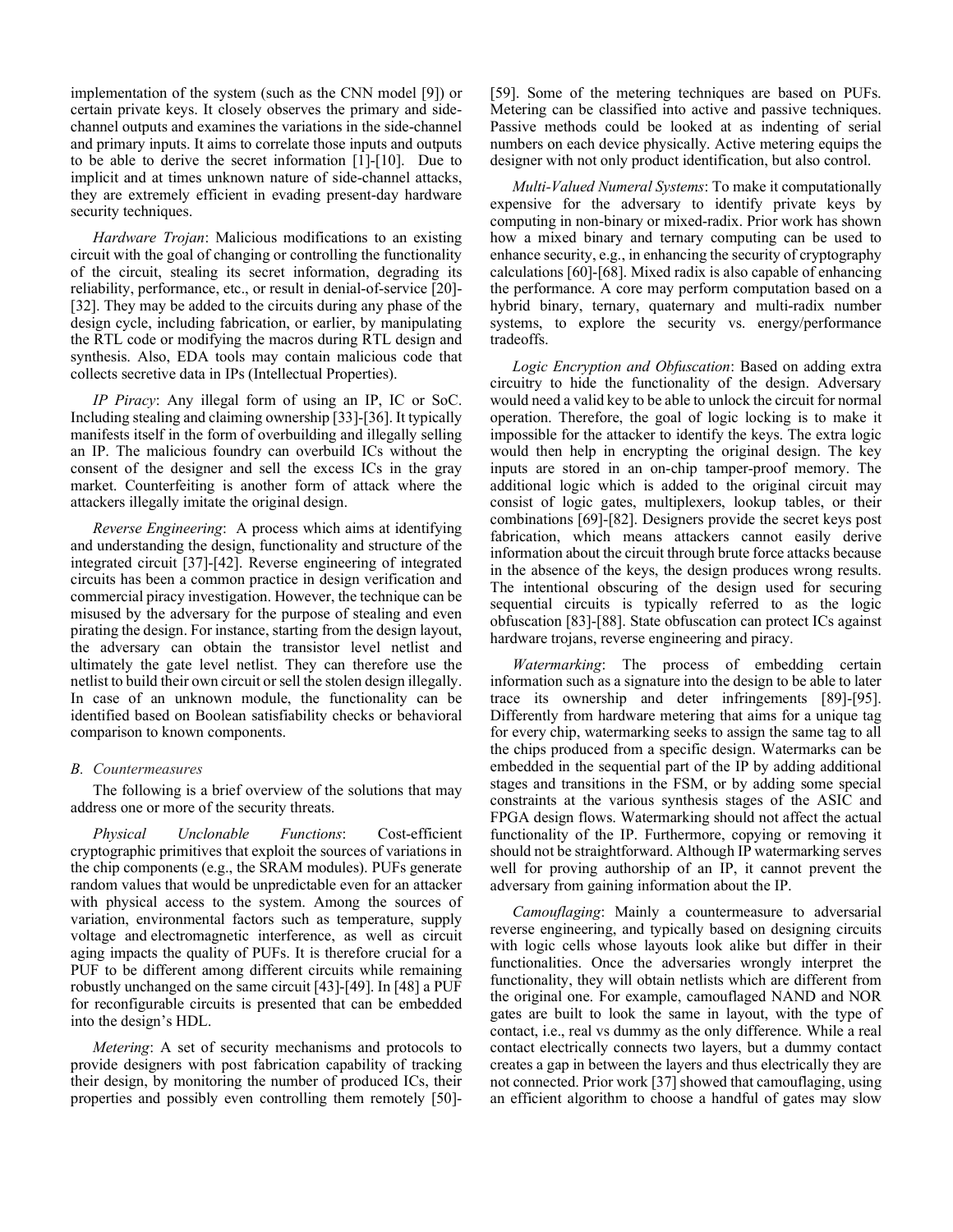down adversarial reverse engineering. However, a combination of SEM images and applying input patterns to the circuit to generate the output, may significantly shorten the time for the adversary to identify the camouflaged gates [96].

Split Manufacturing: Originally developed to enhance the fabrication yield, but more recently for security purposes as well. It is simply to divide the integrated circuits netlist into multiple parts and fabricate each of them at a different foundry, so that no single foundry gets access to the complete IC design. This process typically provides higher levels of security in comparison to other countermeasures against the various hardware-based attacks [97]-[99]. Split manufacturing processes typically divide the layout into two parts, namely Front End of Line (FEOL) and Back End of Line (BEOL) each of which to be fabricated in different foundries. The FOEL layers consist of transistors and some lower metal layers and are manufactured by an untrusted foundry and the BEOL layers consist of higher metal layers and are manufactured by a trusted foundry. Therefore, an adversary in the untrusted foundry has access to a partial netlist only.

Hardware Trojan Counteracts: the methods are categorized as: (1) Detections [100]-[102], (2) Design for security [103]- [105], and (3) Runtime monitoring [106]-[107]. Detection is the technique that determines whether a trojan exists in a piece of IC. Design for security increases the difficulty of trojan insertion or facilitates the detection of trojans. Runtime monitor is on-chip monitoring for hardware trojans during runtime. Detecting hardware trojans is challenging, because the modularity, hierarchy and regularity of custom and programmable IC design techniques necessitate numerous soft, firm and hard IPs, all of which exposed. The shrinking of layout geometries makes trojans harder to detect. Trojans get activated by certain rare conditions, which exacerbates the detection challenge. The detection techniques need frequent updates, as they may not work for new hardware trojans.

## III. S <sup>4</sup>OC FRAMEWORK – GRAPH MODELING

We propose a hierarchical multi-layer graph model for our S<sup>4</sup>oC framework. There are two sets of graphs, namely the S<sup>4</sup>oC architecture graph set and the task graph set.

### A. Multi-layer  $S^4$ oC Architecture Graph Set

The computation, connection, memory, storage activities and their interconnected dependencies related to the  $S<sup>4</sup>oC$ architecture are constructed in four graph layers, namely the model of computation  $(MoCp)$ , model of connection  $(MoCn)$ , model of memory (MoM), and model of storage (MoS) layers. Each node in the four-layer graph of the  $S<sup>4</sup>oC$  architecture represents a processing element  $(PE)$ , connecting element  $(CE)$ , memory element  $(ME)$  or storage element  $(SE)$ . Each node has a type, e.g., the type of a PE could be CPU, GPU, PUF, ASIC or specialized HWA (hardware accelerator) for Fast Fourier Transform (FFT), matrix multiplication (MM), cryptography, homomorphic encryption, hyperdimensional computing, etc. Each node also has a parameter available, to record the availability level of the node (e.g., *available* = 0 means completely busy). Also, a link between two elements, e.g. a connection between a PE and a CE, is modeled by an edge. Each

edge has a maximum bandwidth utilized as part of data transfer optimization.

#### B. Hierarchical Task Graph Set

The target applications running on  $S<sup>4</sup>oC$  are modeled based on complex hierarchical graphs. At the topmost level, a graph is defined whose nodes represent the applications and edges define any inter-application dependency. The application dependency may be the result of a security measure, where two applications must cooperate with each other to enhance security. Each application node may have a preferred *logic type* which could be non-binary, to further boost security. For instance, an application may be set to run on the  $S<sup>4</sup>oC$  elements that operate in ternary, quaternary or binary-coded ternary (BCD).

At a lower level, the tasks associated with each application are modeled based on an instruction dependency graph (IDG). A set of tasks is modeled as an IDG, TS. Nodes of TS represent the tasks and its edges represent messages to be transferred among the tasks. A task is modeled as a directed acyclic graph (DAG) T. Nodes of T represent the LLVM IR instructions. Data dependency between any two instructions in  $T$  is modeled by an edge, whose weight represents the amount of data to be transferred. Note that the IDG is the collection of the DAGs of all the applications. Each task may have a preferred execution affinity, so that it would be designated to certain PE type(s) for security and/or performance improvement purposes. Therefore, in order to improve the execution quality, tasks with a preferred execution affinity should be mapped to their most beneficial elements. For example, a task with loops may be mapped to a GPU type PE to improve performance whereas a task involving large matrices should not be sent to a CPU type PE. The two graph sets, namely the architecture graph and task graph sets can be used for analysis and optimization purposes. The  $S<sup>4</sup>oC$ framework solves the following problem: Given the architecture graph and task graph sets, cluster the tasks, map them onto  $S<sup>4</sup>oC$ , and reconfigure the  $S<sup>4</sup>oC$  elements, such that security is maximized, subject to certain performance and energy constraints.

## IV. S <sup>4</sup>OC FRAMEWORK – FLOW AND COMPONENTS

In this section, we describe the security driven flow and operations of  $S<sup>4</sup>oC$ , which can be grouped into two stages, namely compile time resource allocation and runtime resource management and reconfiguration. Resource allocation includes application transformation, learning, and community detection (cf. Figure 1). At compile-time,  $S<sup>4</sup>oC$  transforms applications into a complex graph and determines the type and location of features, logic type, etc., using neural networks (NNs). During training, sample applications are driven into the NNs to learn specific features with emphasis on the security measures, such as side-channel power, thermal, or memory activity profiles to protect the  $S<sup>4</sup>oC$  IPs from adversary [9],[40],[36], perform watermarking, metering and obfuscation [51],[94] and detect any hardware trojans [20],[107]. The trained NNs have the capability of mining hidden structures in the new unseen applications. Next in the flow, is to partition the task graph into interdependent clusters with minimized data communication. In addition to energy and performance benefits, data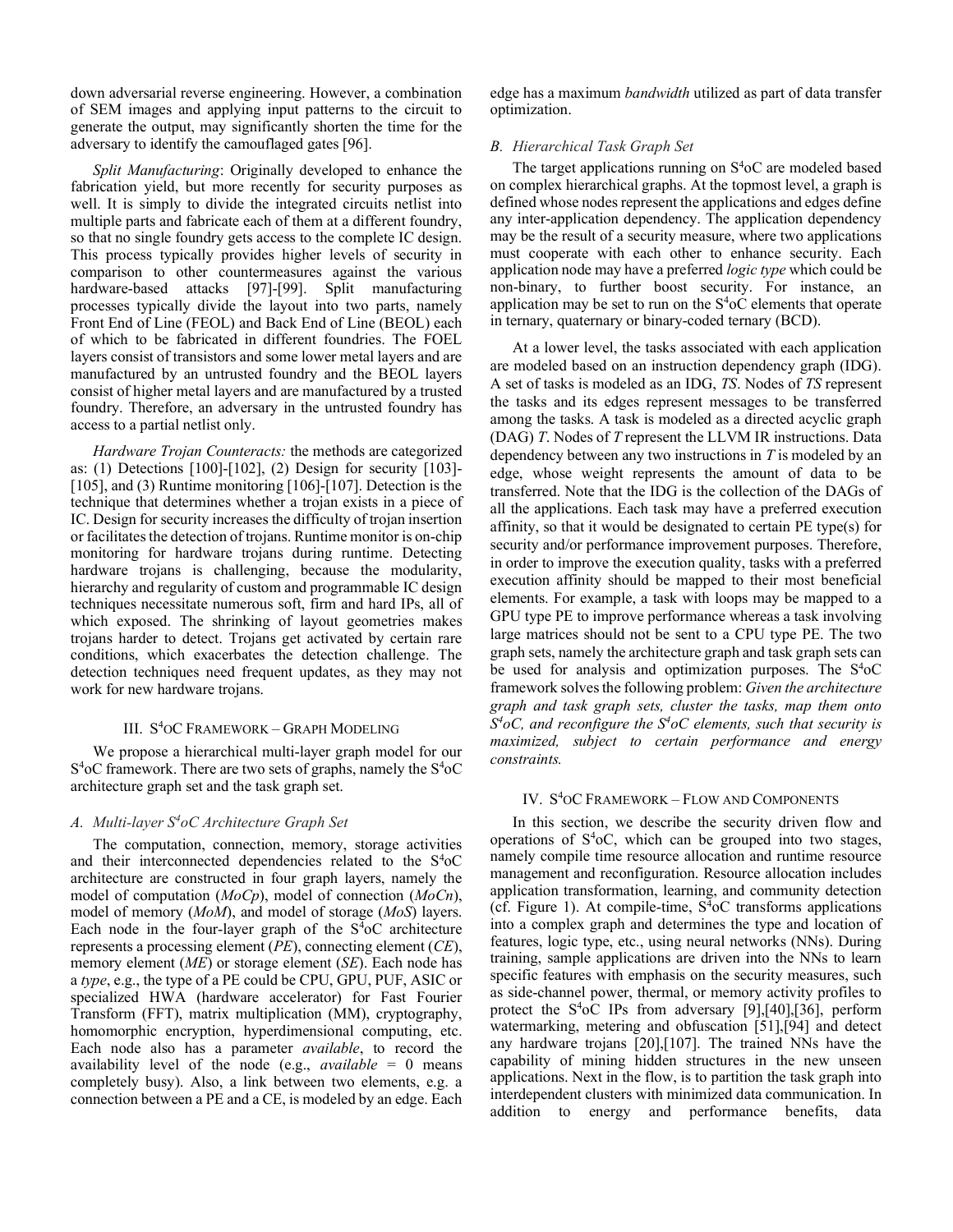communication minimization may further enhance security. Community detection (CD) on multi-layer graph is the main engine for partitioning.  $S<sup>4</sup>oC$  manages the resources and reconfigures the elements in real-time, using security driven RL based on distributed intelligent schedulers. To optimize for security, the schedulers explore the best elements and configuration onto which heterogeneous tasks should be mapped, according to the corresponding application demands as well as the availability of computing, connecting, memory and storage elements. The heterogeneous elements of  $S<sup>4</sup>oC$  include reconfigurable cores, ASIC cores, modules for HW acceleration of machine learning applications, and modules for security purposes such as cryptographic, non-binary numerical, PUF (physical unclonable function), metering, watermarking, etc., some of which may adapt in real-time, considering the existing environment and with the help of the intelligent schedulers.

S <sup>4</sup>oC flow includes a verification framework that benefits from simulation, semi-formal and formal methodologies [108]- [111]. RL is used to generate all possible sequences of input test vectors needed to approach a target state as well as the corresponding path to the target state which contains a potential design bug. The design bugs could be related to circuit functionality or highlight a security loophole. This process is equipped with SAT solvers to help find the transition vectors. The verification framework also utilizes NNs to accelerate the verification of complex data paths in the target states. Certain security measures (such as side-channel related) are analyzed based on assertions and properties as part of the process. The quality of verification is measured in terms of verification coverage and time.

## A. Compile Time Security Driven Resource Allocation

The objective is to find the optimal application task partitions considering potential attacks (side-channel, Trojan, etc.), as well as the functionalities such as loops, FFT, and MM to exploit the underlying reconfigurable heterogeneous NoCbased hardware platform. In our prior work [17] we have demonstrated the effectiveness of learning using NNs in assisting modularity-based CD to form clusters of tasks, with certain features, such as common functionality types (e.g., loops, FFT, or MM), common logic type and processing affinity. Such features are used in  $S<sup>4</sup>oC$  aiming for security.

S <sup>4</sup>oC first applies NNs to find and detect the special features that exist deeply in applications. Those features help identify certain tasks with specific security or functionality needs and map them to  $S<sup>4</sup>oC$  elements accordingly. Our NNs attempt to learn features related to unknown security threats [112]-[129].

# A.1) Low-Level Virtual Machine (LLVM)

LLVM is a set of compiler technologies that provides intermediate representation (IR) as a common model for program analysis, transformation, and synthesis [130],[131]. LLVM IR utilizes an architecture based on load/store instructions to transfer data, e.g., among registers, caches, and memory banks. LLVM IR based compilation provides language independence for the representation of high-level languages such as C/C++ and for building retargetable compilers. It also helps avoid low-level actions such as register spilling and

function prolog/epilog insertion. It therefore provides a suitable representation for program analysis and optimization in terms of various metrics such as energy and security [132]-[134].

We model target applications by constructing the corresponding IDG task graph set. First, we execute the applications to collect dynamic LLVM IR like traces.  $S<sup>4</sup>oC$ version of LLVM IR includes plugins to account for security features as part of the LLVM instructions. For instance, a hybrid of various numeral systems, such as binary, ternary and quaternary as well as multi-radix instructions are used. Second, we analyze the traces to figure out whether source registers of the current instruction depend on destination registers of the previous instructions. If data dependencies exist, we insert edges in between. Third, these instructions are profiled to get the precise data size as edge weights in IDG. Therefore, our approach combines static and dynamic program analysis. Static analysis means that we perform program dependency analysis to construct the graph. Dynamic analysis means that we run applications with representative inputs to get the dynamic IR traces because memory dependencies cannot be resolved statically. An example dynamic trace is shown below [17]:

$$
\%4 = \text{and } \%2, \%3;
$$
  
\n
$$
\%5 = \text{mul } \%2, \%4;
$$
  
\n
$$
\%6 = \text{add } \%4, \%5;
$$

 The second instruction is dependent on the first instruction, as the second instruction's register %4 depends on the destination register %4 of the previous instruction. Similarly, the source registers %4 and %5 of the third instruction depend on the destination registers of the previous instructions. As shown in our SOSPCS framework [17], the time complexity of application transformation is O(NlogD) where N is the number of IR instructions and D is the number of different destination registers, with D much smaller than N.

# A.2) Security Aware Learning

During testing and simulation, we use new applications, but from the same domain as those in the training testbenches, e.g., those with cryptographic needs [135]. When new applications arrive, we first transform them into IDGs. Based on the graphs and their metrics, we prepare input data for the NNs. As part of the learning process we account for the unknown effects based on log-normal distribution, non-Gaussian statistical, and multifractal behavioral models [112]-[129]. To tame unknown threats using learning, we model a time-variant model of unknown complex malicious activities from partial observations, foreign interventions, and threat detections, e.g., to avoid revealing our learning models due to memory accesses or enhance trojan detection.

# A.3) Task Clustering

Having detected the special features related to security and functionality, we use CD to partition the remaining graph into non-overlapping communities of tasks in order to: (1) Minimize security vulnerabilities, (2) Parallelize optimally the available S <sup>4</sup>oC elements, and (3) Minimize data communication overhead. We use an iterative approach based on complex network theories that pushes the gain on a quality function Q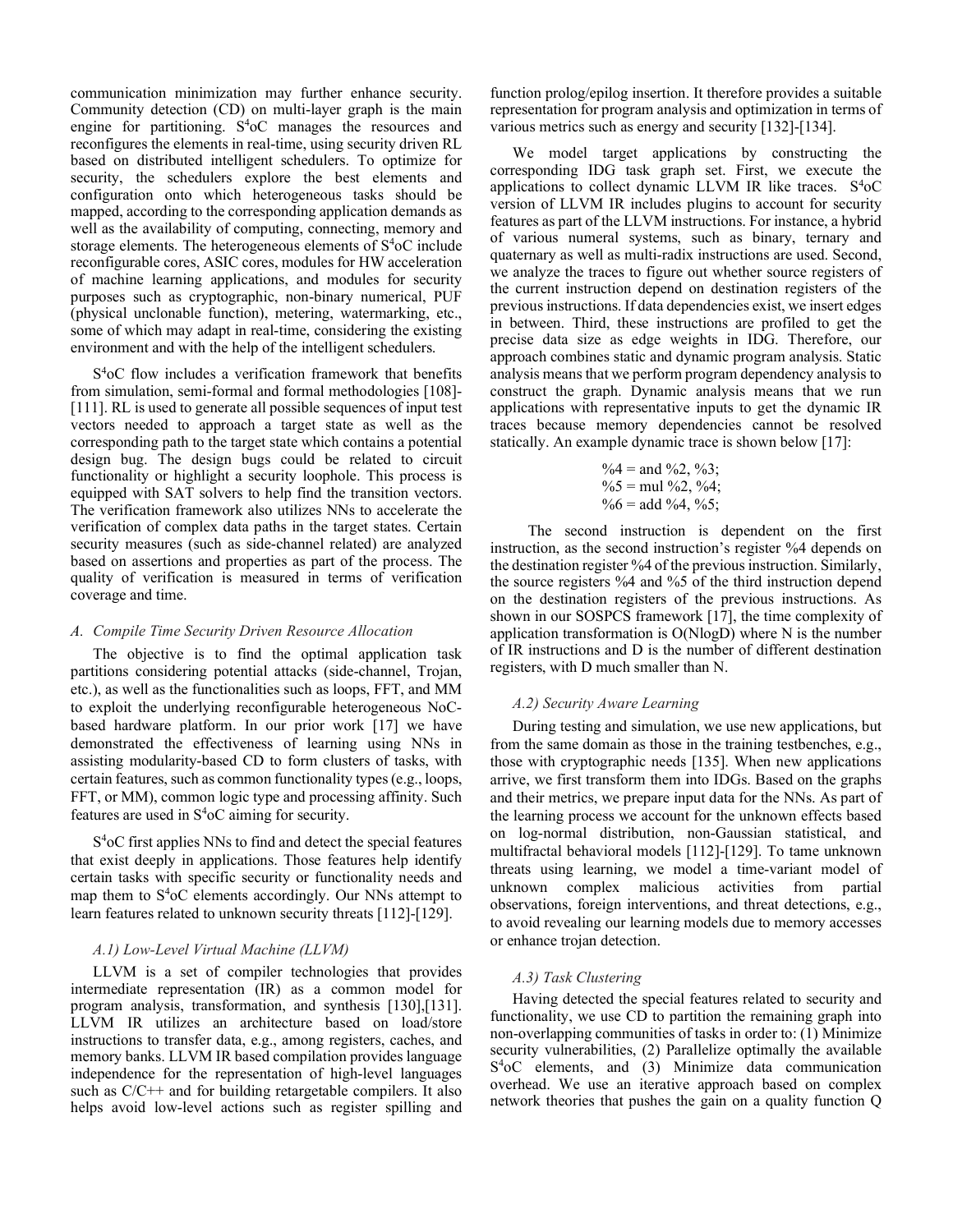

Figure 1:  $S<sup>4</sup>oC$  Framework – Flow and Components.

based on the 3 goals above, while adding neighboring tasks to clusters and stop when there is no further gain. The quality gain Q is similar to the modularity Q of [17] but including security expressions to monitor design quality in terms of side-channel minimization, encryption robustness, etc.

#### B. Runtime Scheduling and Reconfiguration

Given the task clusters, the goal is to find a mapping of those clusters onto the S<sup>4</sup>oC elements such that security is maximized subject to performance and energy constraints. To gain the maximum security, the following criteria have to be ideally satisfied: (i) The preferred logic type should match that of the element(s) corresponding to the mapped tasks, (ii) Given the bandwidth of the connections, data communications should be minimized such that the mapped tasks use elements that are sufficiently close to each other.

 We consider the real-time, dynamic and uncertain nature of security threats, and underlying hardware platforms such as traffic and availability of elements. Also computing, connecting, memory and storage elements must work with the heterogeneous data streams with various types and levels of security needs. Hence, traditional planning and scheduling algorithms and heuristics would not be effective in handling a runtime security driven resource planning and scheduling. We therefore design distributed RL based intelligent schedulers to map tasks to the best suitable mapping and configuration of elements of  $S<sup>4</sup>oC$ . There are two advantages: (1) The technique learns and self-optimizes the mapping of tasks onto heterogeneous elements in order to gain the optimal security while meeting performance and energy constraints, (2) It is dynamic, therefore at runtime, based on the states of the environment and immediate rewards, agents decide the best policies for task mapping. In addition to the security driven design flow, S<sup>4</sup>oC continues to optimize itself while at work, running applications. It employs the distributed intelligent

schedulers to schedule the set of domain specific tasks and reconfigure certain hardware components.

# B.1) Task Scheduling

Task scheduling of our framework can be modeled and conveyed into learning agents as an enhanced Balls into Bins problem [136]. In our version of the problem, the balls (tasks) need to be constantly removed from the bins (input task queues) and mapped on the  $S<sup>4</sup>oC$ . Ideally agents should have a balanced workload, therefore an upper-bound is set for the workload, based on the rate of scheduled tasks.

## B.2) Distributed RL

We believe RL with its trial-and-error nature to learn the optimal policy is very effective in runtime resource management and reconfiguration with dynamic applications [137],[138]. In our framework, states in an MDP (Markov Decision Process) environment represent the availability and type of  $S<sup>4</sup>oC$ elements, and actions represent resource reconfiguration and the task mapping onto elements. A distributed Q-learning approach is used to find the optimal policy. Multiple agents interact with the environment independently. The policy is defined based on the probability of choosing a mapping given the current availability and type of elements and the goal is to optimize the quality function Q. Busy elements would be avoided by assigning large negative rewards to prevent an action to assign a task to those busy elements. During exploration, such assignments should however not be forbidden. If the target element to which a task is mapped to is busy, we perform a local search to migrate the task to the nearby element with a cost, e.g., in terms of certain constraints related to communication security, network congestion and latency.

Considering the unknown nature of some security threats and also more generally the large number of states and transitions, the system would not know all the transitions and their expected rewards. To avoid over-exploitation and getting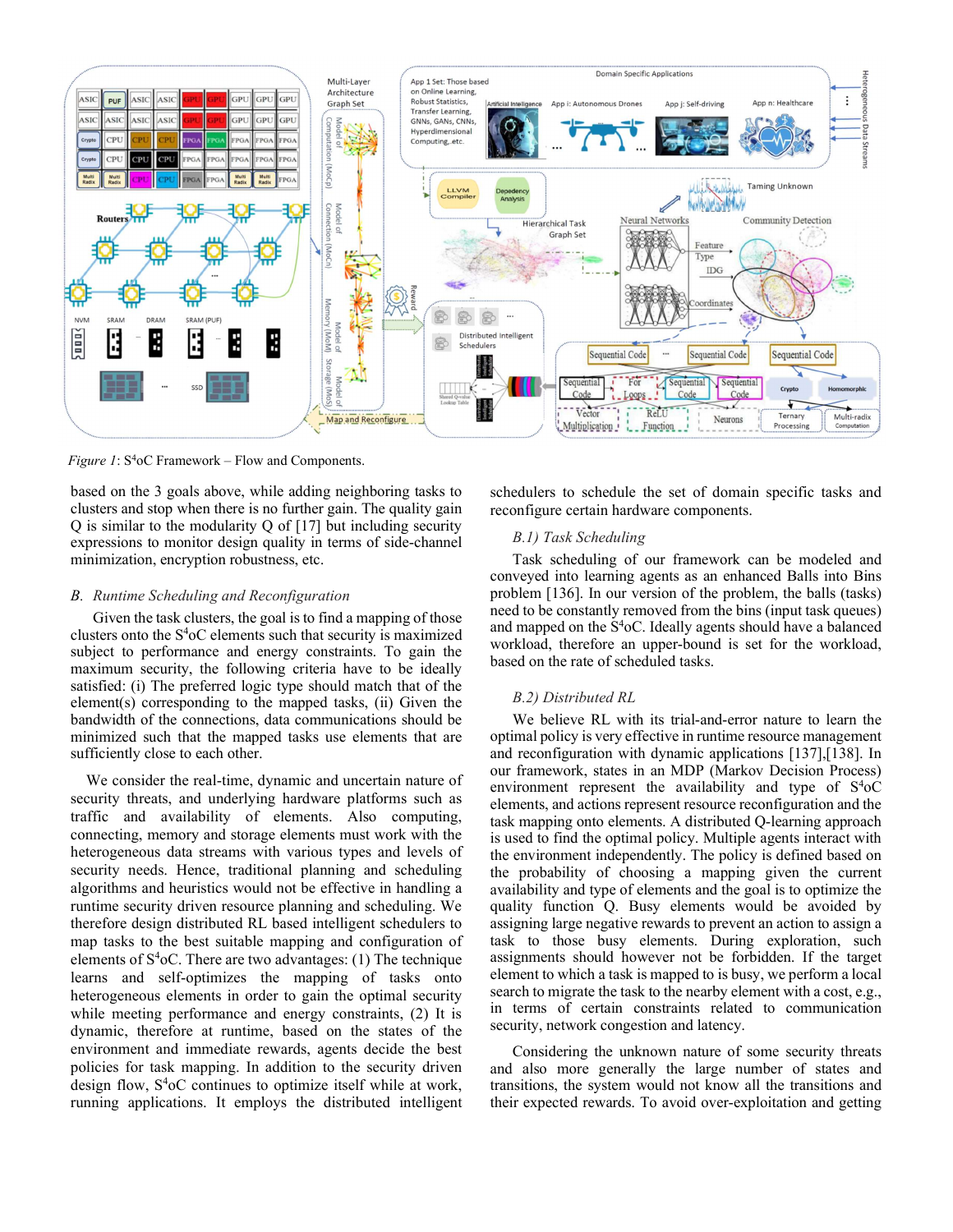trapped in local optimum, agents keep a balanced exploitation and exploration. For example, an ε-greedy action selection algorithm shows promising results [17]. The agent with a small probability ε randomly picks an element of  $S^{\bar{4}}$ oC to which the task is to explore the possible mappings. With a high probability 1-ε, the agent chooses an element based on the Q value. All agents have access to the shared Q values and update them after receiving rewards from the environment. Hence, it is necessary to have incremental updates and approximate the quality function Q. This can be achieved by enforcing a critical section which allows only one agent access at a time.

## V. CONCLUSION

We presented  $S<sup>4</sup>oC$ , a self-optimizing, self-adapting secure SoC that learns to make offline and real-time adjustments to cope with security threats, some of which might be unknown at design time. Hierarchical multi-layer graph modeling is used to model the architecture of  $S<sup>4</sup>oC$  as well as tasks dependencies in the applications. More precisely, a four-layer graph, namely the model of computation, model of connection, model of memory, and model of storage layers capture the large number of elements including heterogeneous reconfigurable processing, connecting and memory elements and their interactions. Also. the target applications running on  $S<sup>4</sup>oC$  are modeled based on complex hierarchical graphs to capture application and task dependencies. Resource allocation includes application transformation, learning, and community detection. We use various fractal and statistical models to tame the impact of unknown security threats and incorporate that into the learning engines. The heterogeneous elements of S<sup>4</sup>oC include reconfigurable cores, HW accelerators, and modules for security solutions such as cryptographic, non-binary numerical, and PUF that adapt to the existing environment.  $S<sup>4</sup>oC$  manages the resources and reconfigures the elements in real-time, using security driven distributed RL. To optimize for security, the schedulers explore the best elements and reconfigurations onto which heterogeneous tasks should be mapped, according to application requirements and availability of  $S<sup>4</sup>oC$  elements.

#### **REFERENCES**

- [1] P. Kocher et al., "Differential power analysis," CRYPTO, 1999.
- [2] X. Wang et al., "Hardware trojan detection and isolation using current integration and localized current analysis," DFTVS, 2008.
- [3] M. Rostami et al., "A Primer on Hardware Security: Models, Methods, and Metrics," Proc. of IEEE, 2014.
- [4] M. Orenbach et al., "CoSMIX: A Compiler-based System for Secure Memory Instrumentation and Execution in Enclaves," USENIX 2019.
- [5] L. Fiorin et al., "Secure Memory Accesses on Networks-on-Chip," IEEE Transactions on Computers, Vol. 57, No. 9, September 2008.
- [6] Y. Yarom, K. Falkne, "FLUSH+RELOAD: A High Resolution, Low Noise, L3 Cache Side-Channel Attack," USENIX 2014.
- [7] M. Backes, B. Köpf, "Formally Bounding the Side-Channel Leakage in Unknown-Message Attacks," ESORICS, pp. 517-532, 2008.
- [8] P. Kocher, "Timing attacks on implementations of diffie-hellman, rsa, dss, and other systems," CRYPTO, pp. 104-113, 1996.
- [9] W. Hua, "Reverse Engineering Convolutional Neural Networks Through Side-channel Information Leaks," DAC 2018.
- [10] R. Karri et al., "Concurrent error detection schemes for fault-based sidechannel cryptanalysis of symmetric block ciphers," TCAD 2002.
- [11] Y. Xiao et al., "A Load Balancing Inspired Parallel Execution Optimization Framework for Many-core Systems," ICCAD, 2017.
- [12] M. Pedram et al., "Thermal modeling, analysis, and management in VLSI circuits: Principles and Methods," IEEE, Thermal ULSI, 2006.
- [13] J. Winter et al., "Scalable Thread Scheduling and Global Power Management for Heterogeneous Many-Core Architectures," PACT, 2010.
- [14] L. Ma et al., "A memory access model for highly-threaded many-core architectures," ICPADS 2012.
- [15] H. Carter et al, "Kokkos: Enabling manycore performance portability through polymorphic memory access patterns," Journal of Parallel and Distributed Computing, Volume 74, Issue 12, pp. 3202-3216, 2014.
- [16] Y. Xiao et al., "Prometheus: Processing-in-memory Heterogeneous Architecture Design From a Multi-layer Network Theoretic Strategy," DATE, 2018.
- [17] Yao Xiao, et al., "Self-Optimizing and Self-Programming Computing Systems: A Combined Compiler, Complex Networks and Machine Learning Approach," TVLSI, 2019.
- [18] X. Wang, et al., "Efficient Task Mapping for Manycore Systems," ISCAS, 2020.
- [19] P. Bogdan et al., "Taming extreme heterogeneity via machine learning based design of autonomous manycore systems," CODES/ISSS, 2019.
- [20] C. Dong, "A Multi-Layer Hardware Trojan Protection Framework for IoT Chips," IEEE ACCESS, Vol. 7, pp. 23628 – 23639, 2019.
- [21] G. T. Becker et al., "Stealthy dopant-level hardware trojans," CHES, pp. 197–214, 2013.
- [22] N. Jacob et al., "Hardware trojans: current challenges and approaches," IET Computers & Digital Techniques, vol. 8, no. 6, pp. 264–273, 2014.
- [23] Y. Jin, Y. Makris, "Hardware Trojan detection using path delay fingerprint," HST, 2008.
- [24] S. T. King et al., "Designing and implementing malicious hardware." Leet, vol. 8, pp. 1–8, 2008.
- [25] L. Lin et al., "Trojan side-channels: Lightweight hardware trojans through side-channel engineering," CHES, pp. 382–395, 2009.
- [26] G. Qu and L. Yuan, "Design things for the internet of things: an EDA perspective," ICCAD, pp. 411–416, 2014.
- [27] X. Wang et al., "Detecting malicious inclusions in secure hardware: Challenges and solutions," HOST, pp. 15–19, 2008.
- [28] R. Karri, et al, "Trustworthy hardware: Identifying and classifying hardware trojans", Computer, 2010.
- [29] M. Tehranipoor, F. Koushanfar, "A survey of hardware trojan taxonomy and detection," DATE, 2010.
- [30] S. Bhunia et al., "Hardware trojan attacks: threat analysis and countermeasures," Proc. IEEE, vol. 102, no. 8, pp. 1229–1247, 2014.
- [31] H. Li et al., "A survey of hardware trojan threat and defense," Integration, the VLSI journal, vol. 55, pp. 426–437, 2016.
- [32] J. Clements, Y. Lao, "Hardware trojan attacks on neural networks," arXiv preprint arXiv:1806.05768, 2018.
- [33] M. Tehranipoor, C. Wang, "Introduction to hardware security and trust,", Springer Science & Business Media, 2011.
- [34] J. A. Roy et al., "Ending piracy of integrated circuits," Computer, 2010.
- [35] S. M. Plaza, I. L. Markov, "Solving the third-shift problem in ic piracy with test-aware logic locking," TCAD, pp. 961–971, 2015.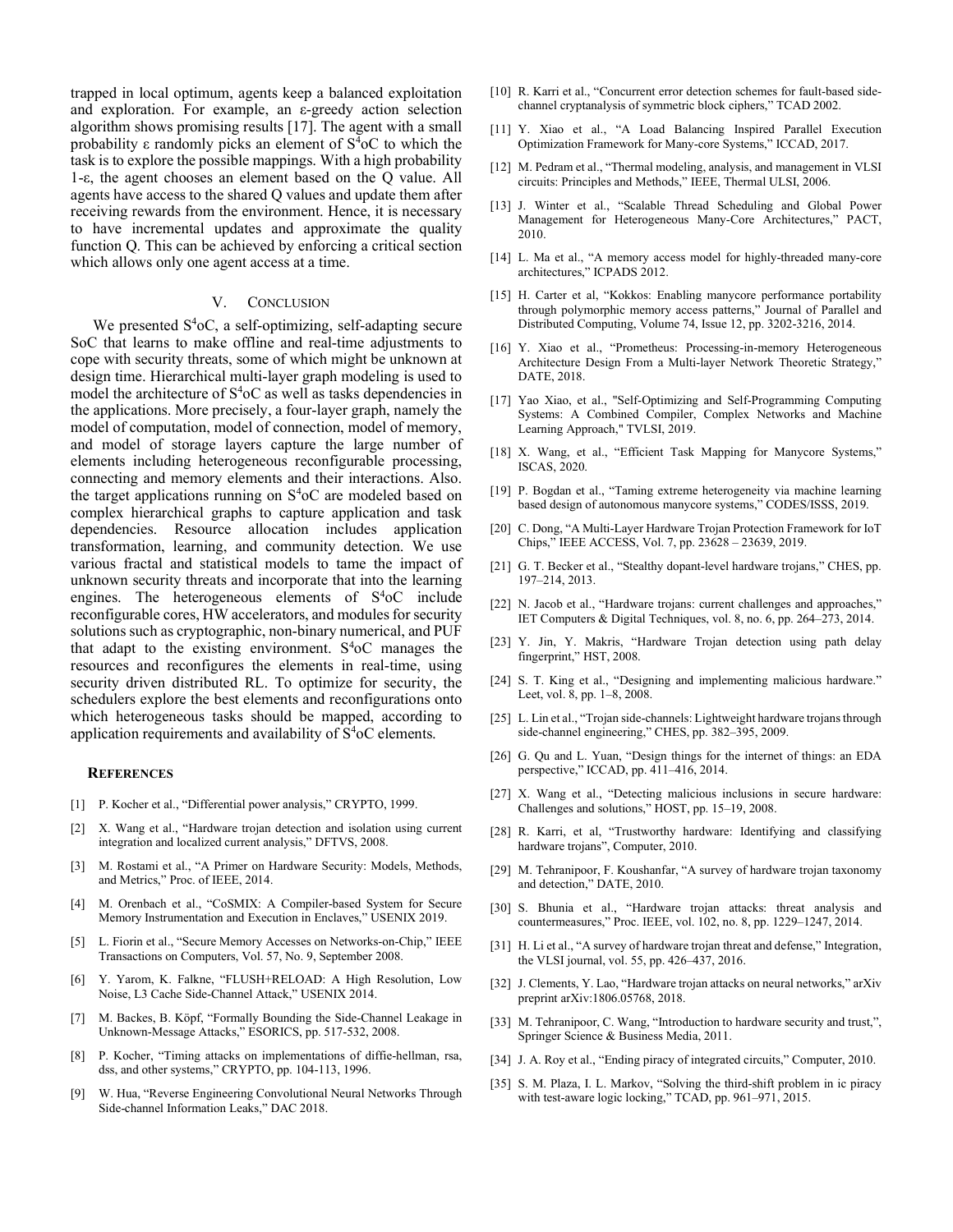- [36] A. Fayyazi, et al., "A Deep Learning-based Circuit Recognition Framework using Sparse Mapping and Level-Dependent Decaying Sum Circuit", DATE, 2019.
- [37] J. Rajendran et al., "Security analysis of integrated circuit camouflaging," SIGSAC, pp. 709–720, 2013.
- [38] G. Qu, M. Potkonjak, Intellectual property protection in VLSI designs: theory and practice. Springer Science & Business Media, 2007.
- [39] R. Torrance, D. James, "The state-of-the-art in semiconductor reverse engineering," DAC, pp. 333–338, 2011.
- [40] S.J. Oh et al., "Towards Reverse-Engineering Black-Box Neural Networks," Explainable AI book chapter, pp. 121-144, 2019.
- [41] W. Li, Z. Wasson, S. A. Seshia, "Reverse engineering circuits using behavioral pattern mining," HOST, pp. 83–88, 2012.
- [42] P. Subramanyan et al., "Reverse engineering digital circuits using functional analysis," DATE, pp. 1277–1280, 2013.
- [43] B. Cambou, M. Orlowski "PUF designed with Resistive RAM and Ternary States," CISRC, April 2016.
- [44] B. Gassend, "Identification and authentication of integrated circuits," Concurrency and Computation, pp. 1077-1098, 2004.
- [45] J. Lee et al., "A technique to build a secret key in integrated circuits for identification and authentication application," VLSI Circuits, 2004.
- [46] B. Gassend, "Silicon physical random functions," CCS, 2002.
- [47] A. Babaei, G. Schiele, "Physical Unclonable Functions in the Internet of Things: State of the Art and Open Challenges," Sensors 2019.
- [48] J.H. Andersen, "A PUF design for secure FPGA-based embedded systems," ASPDAC 2010.
- [49] D. E. Holcomb et al., "Power-up sram state as an identifying fingerprint and source of true random numbers," Computers, pp. 1198–1210, 2009.
- [50] F. Koushanfar, "Hardware metering: A survey," in Introduction to Hardware Security and Trust. Springer, 2012, pp. 103–122.
- [51] U. Guin et al., "Robust Design-for-Security Architecture for Enabling Trust in IC Manufacturing and Test," TVLSI, pp. 818-830, 2018.
- [52] D. Clarke et al., "Authentication of integrated circuits," US Patent 7,840,803, 2010.
- [53] Y. Alkabani, F. Koushanfar, "Active hardware metering for intellectual property protection and security." USENIX, pp. 291–306, 2007.
- [54] J. Huang, J. Lach, "IC activation and user authentication for securitysensitive systems," HOST, pp. 76-80, 2008.
- [55] F. Koushanfar, G. Qu, "Hardware metering," DAC, pp. 490–493, 2001.
- [56] Y. Alkabani et al., "Trusted integrated circuits: A nondestructive hidden characteristics extraction approach," IWIH, pp. 102–117, 2008.
- [57] F. Dabiri, M. Potkonjak, "Hardware aging-based software metering," DATE, pp. 460–465, 2009.
- [58] F. Koushanfar, "Provably secure active ic metering techniques for piracy avoidance and digital rights management," IEEE T INF FOR SEC, 2012.
- [59] Koushanfar, "Active hardware metering by finite state machine obfuscation," HW Protection Obf., Springer, 2017, pp. 161–187.
- [60] B. Cambou, D. Telesca, "Ternary Computing to Strengthen Cybersecurity," Computing Conference 2018, July 2018.
- [61] B. Cambou et al., "Can Ternary Computing Improve Information Assurance?" Cryptography, March 2018.
- [62] M. Khalid, J. Singh, "Memristor based Unbalanced Ternary Logic," Analog Intergrated Circuits and Signal Processing, April 2016.
- [63] E. Özer et al., "Multiple-Valued Caches for Power-Efficient Embedded Systems," ISMVL, May 2005.
- [64] K.C. Smith, "The prospects of Multivalued Logic: A Technology and Applications Overview," IEEE Transactions on Computers, 1981.
- [65] S. Assiri et al. ,"Key Exchange using Ternary system to Enhance Security," CCWC, March 2019.
- [66] H. Grandin, "Hybrid Quaternary/Binary Computing," UPTEC 2016.
- [67] K. C. Smith, "Multiple-Valued Logic: A Tutorial and Appreciation," Computer, Vol. 21, Issue 4, April 1988.
- [68] D. Das et al. "Realistic Approach of Strange Number System from Unary to Decimal," IJCST, Vol. 3, Issue 1, January 2012.
- [69] J. Rajendran et al., "Logic encryption: A fault analysis perspective," DATE, pp. 953–958, 2012.
- [70] J. Rajendran et al., "Fault analysis-based logic encryption," Computers, vol. 64, no. 2, pp. 410–424, 2015.
- [71] S. Dupuis et al., "A novel hardware logic encryption technique for thwarting illegal overproduction and hardware trojans," IOLTS, 2014.
- [72] S. M. Plaza, I. L. Markov, "Solving the third-shift problem in IC piracy with test-aware logic locking," TCAD, pp. 961–971, 2015.
- [73] Baumgarten et al., "Preventing ic piracy using reconfigurable logic barriers," IEEE Design & Test of Computers, Vol. 27, No. 1, 2010.
- [74] Y. W. Lee et al., "Improving logic obfuscation via logic cone analysis," LATS, pp. 1-6, 2015.
- [75] M. Yasin et al., "On improving the security of logic locking," TCAD pp. 1411-1424, 2016.
- [76] P. Subramanyan, et al., "Evaluating the security of logic encryption algorithms," HOST, pp. 137–143, 2015.
- [77] Y. Xie and A. Srivastava, "Anti-sat: Mitigating sat attack on logic locking," TCAD, 2018.
- [78] M. Yasin et al., "Security analysis of anti-sat," ASPDAC, 2017.
- [79] Q. Alasad et al., " Logic Locking Using Hybrid CMOS and Emerging SiNW FETs," Electronics, 2017.
- [80] K. Shamsi et al., "On the approximation resiliency of logic locking and ic camouflaging schemes," IEEE T INF FOR SEC, pp. 347–359, 2019.
- [81] Y. Shen, H. Zhou, "Double dip: Re-evaluating security of logic encryption algorithms," GLSVLSI, pp. 179–184, 2017.
- [82] M. Yasin et al., "Provably-secure logic locking: From theory to practice," SIGSAC, pp. 1601–1618, 2017.
- [83] Y. Alkabani et al., "Remote activation of ics for piracy prevention and digital right management," ICCAD, pp. 674–677, 2007.
- [84] R. S. Chakraborty, S. Bhunia, "Hardware protection and authentication through netlist level obfuscation," ICCAD, pp. 674–677, 2008.
- [85] R. S. Chakraborty, S. Bhunia, "Harpoon: an obfuscation-based SoC design methodology for hardware protection," TCAD, 2009.
- [86] R. S. Chakraborty, S. Bhunia, "Security through obscurity: an approach for protecting register transfer level hardware IP," HOST, 2009.
- [87] R. Chakraborty, S. Bhunia, "RTL hardware ip protection using key-based control and data flow obfuscation," VLSID, 2010.
- [88] A. R. Desai et al., "Interlocking obfuscation for anti-tamper hardware," CSIIRW, 2013.
- [89] E. Charbon, "Hierarchical watermarking in IC design," CICC, 1998.
- [90] F. Koushanfar et al., "Behavioral synthesis techniques for intellectual property protection," TODAES, Vol. 10, No. 3, pp. 523–545, 2005.